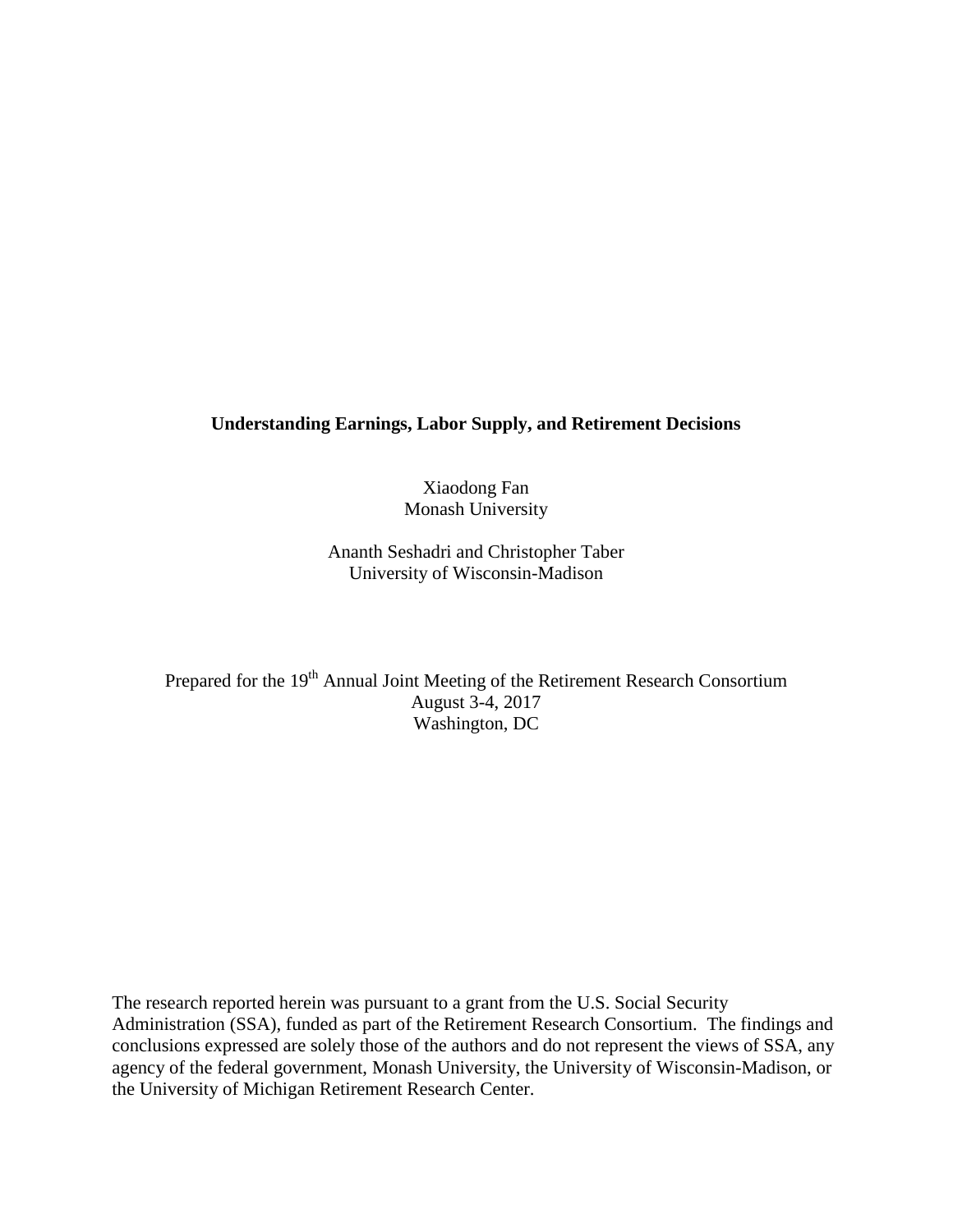Understanding retirement behavior is fundamental to analyzing the impact that policy changes will have on the well-being of older Americans. How important are health shocks in triggering retirement? What are the effects of extending Social Security's Full Retirement Age (FRA) on the labor force participation rate of older workers? To what extent would the elimination of the payroll tax above the FRA induce people to stay in the workforce longer? These are important questions, and we seek to answer them in a framework in which retirement and earnings profiles are endogenous.

The retirement literature typically takes the wage process as given and estimates the date of retirement. One typically sees wages fall substantially before retirement. Raw wages for individuals who work fall over 25 percent between ages 55 and 65. In the retirement literature, this trend is extremely important for explaining retirement behavior. If workers do not earn much, it is privately optimal for them to retire. A policy such as extending the FRA to 70 could have negative consequences for workers who have low wages at this point in their lives. Lifecycle human capital models provide a different perspective. They take the retirement date as given, but model the formation of wages. Young workers optimally choose to invest in their human capital, which results in wage growth. Wages then level off in mid-career. As workers approach retirement, they optimally stop investing and allow their skills to depreciate. This behavior leads to a fall in wages right before retirement. These models have very different predictions about changes in the retirement age. In the first type of model, workers will see substantial declines in their wages, and we may be forcing workers to work at very low wages. By contrast, in the human capital model, investment will adjust. If the retirement age is extended to 70, workers will invest in human capital until a later age. Thus, rather than see wages start to fall at age 55, this decline would likely be delayed until the early 60s. Endogenizing the wage process could lead to very different welfare effects when extending the retirement age.

Quite surprisingly, aside from the seminal work in Heckman (1976), there has been little effort integrating these two important paradigms. This paper attempts to fill this void by estimating a life-cycle model wherein the wage, labor supply, and retirement choices are rationalized in one unified setting. After endogenizing both labor supply and human capital, this model is rich enough to explain the life-cycle patterns of both wages and labor supply, with a focus on wage patterns and retirement at the end of working life.

1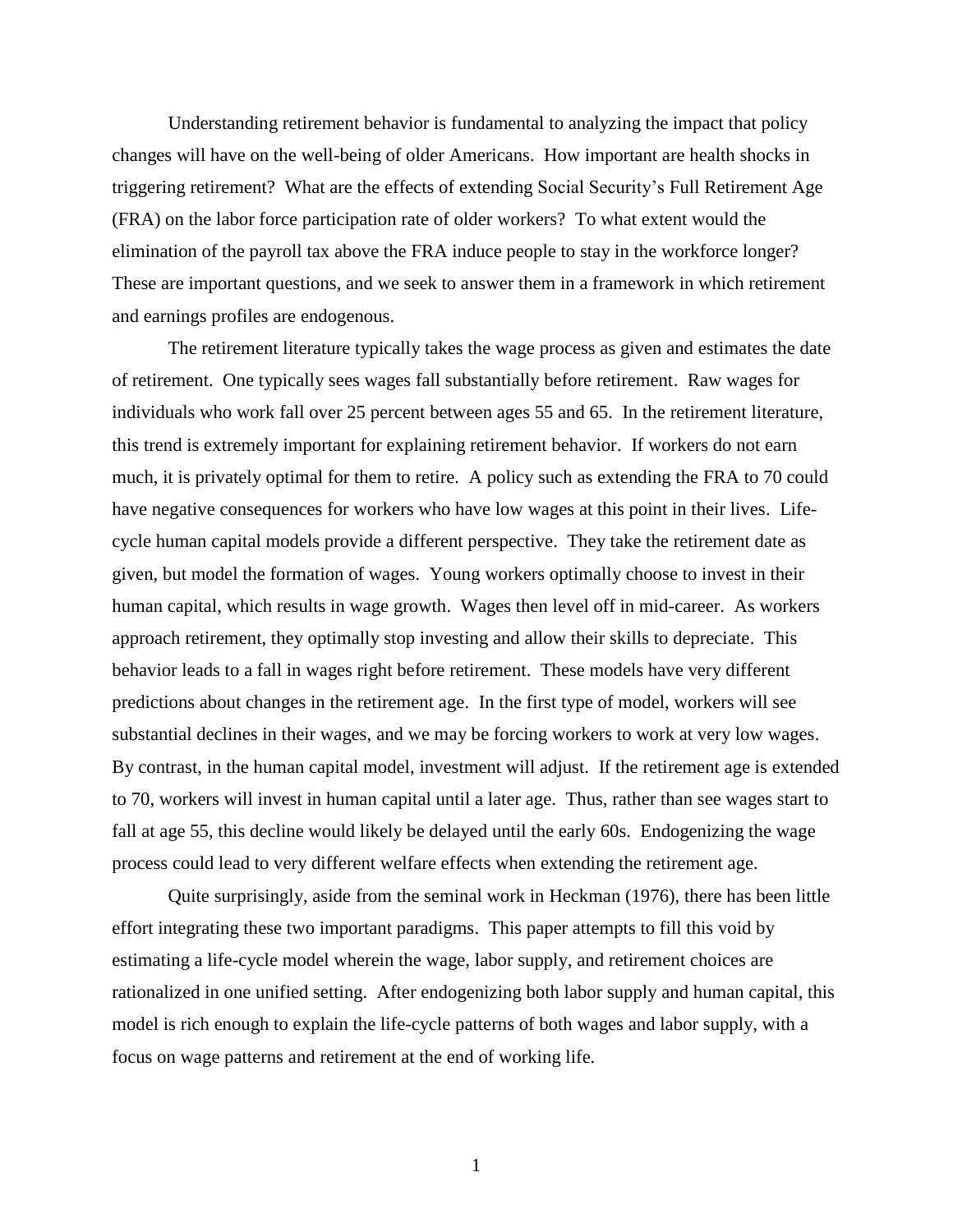Specifically, we develop and estimate a human capital model in which workers undertake consumption, human capital investment, and labor supply decisions. We estimate the model using indirect inference, matching the wage and hours profiles of male high school graduates from the *Survey of Income and Program Participation* (SIPP). With a parsimonious life-cycle model in which none of the parameters explicitly depend upon age or experience, we are able to replicate the main features of the data. In particular, we match the large increase in wages and very small increase in labor supply at the beginning of the life-cycle, as well as the small decrease in wages but very large decrease in labor supply at the end of the life-cycle.

While our baseline model does not incorporate health, we estimate a specification that allows the taste for leisure to depend on health and for this effect to increase with age. Surprisingly, such an "enhanced" model does not significantly improve the fit of the life-cycle patterns of wage and labor supply of the SIPP data. We also show that even within this model that allows a direct and flexible effect of health on labor supply, health plays a relatively minor role in the decline in labor supply late in life.

We use the estimated model to simulate the impacts of various Social Security policy changes. Much serious work has been developed to quantitatively estimate the economic consequences of an aging population and evaluate the remedy policies. This previous research models retirement as a result of combinations of declining wages, increasing actuarial unfairness of the Social Security and pension systems, and increasing tastes for leisure. However, there is a notable difference between our model and the several papers in the literature. Prior work typically takes the wage process as given and focuses on the retirement decision itself. For example, when conducting the counterfactual experiment of reducing the Social Security benefit by 20 percent, the previous literature takes the same age-wage profile as in the baseline model and re-estimates the retirement behavior under the new environment. Since the wage had already been declining significantly and exogenously approaching the retirement age, working is, under the new policy, still less likely to be attractive for many workers.

However, as we show in our model, less generous Social Security benefits result in higher labor supply later in the life-cycle, so workers adjust their investment over the life-cycle, which results in a higher human capital level, as well as higher labor supply earlier. On average, the observed wage levels are 5 percent higher between 65 and 80. Over the whole life-cycle, observed average yearly wages, total labor income, and total labor force participation rates

2